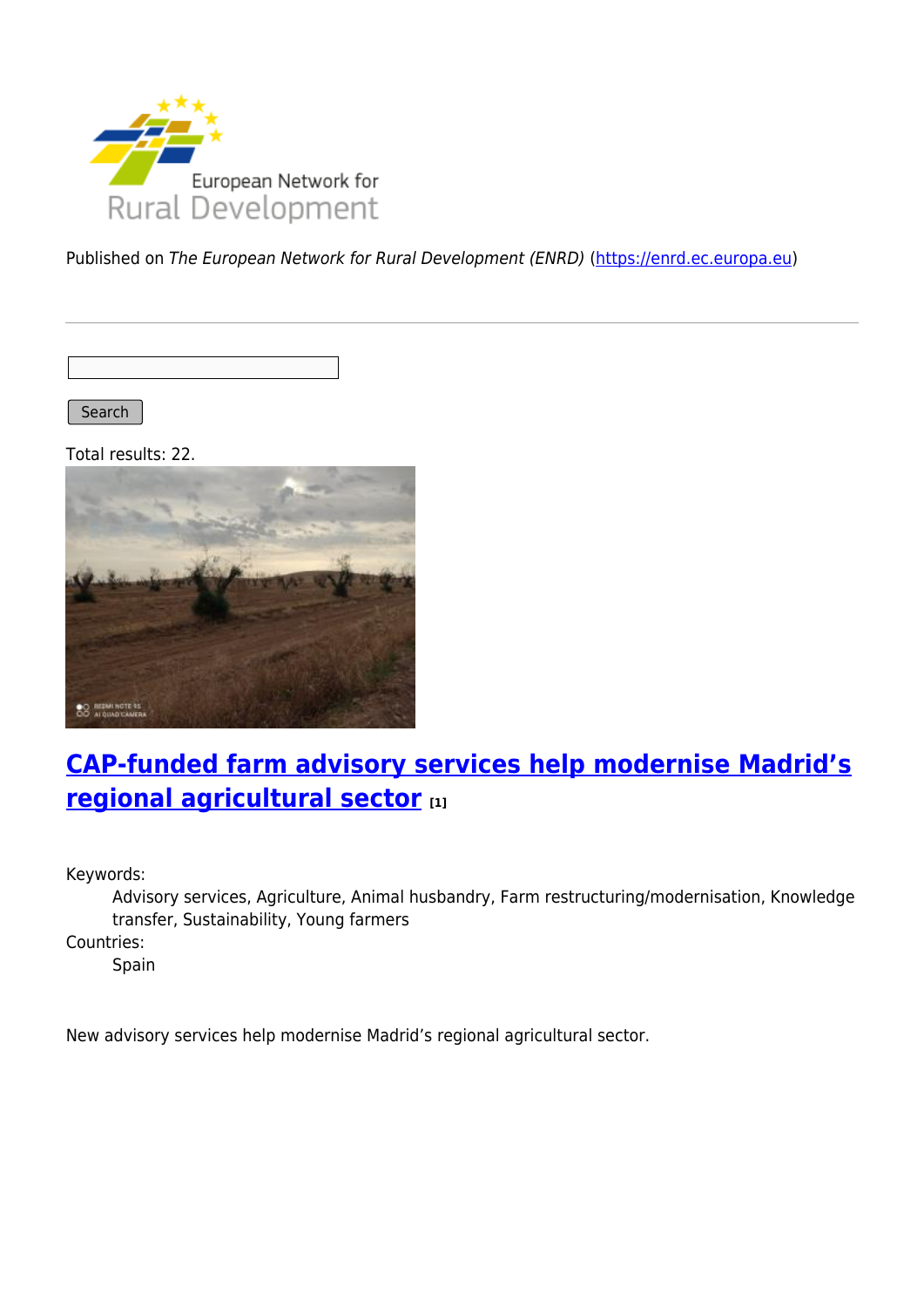

# **[Agárdi Csóbor Ltd - expanding the production capacity of a](https://enrd.ec.europa.eu/projects-practice/agardi-csobor-ltd-expanding-production-capacity-family-owned-winery_en) [family-owned winery](https://enrd.ec.europa.eu/projects-practice/agardi-csobor-ltd-expanding-production-capacity-family-owned-winery_en) [2]**

Keywords:

Agriculture, Competitiveness, Entrepreneurship, Family farming, Farm restructuring/modernisation, Job creation, Renewable energy Countries: Hungary

A family-owned winery used support from the Hungarian Rural Development Programme (RDP) to increase its production capacity and improve its energy efficiency.



### **[Majsai Horticulture Ltd - construction of greenhouses and](https://enrd.ec.europa.eu/projects-practice/majsai-horticulture-ltd-construction-greenhouses-and-introduction-modern_en) [the introduction of modern technologies](https://enrd.ec.europa.eu/projects-practice/majsai-horticulture-ltd-construction-greenhouses-and-introduction-modern_en) [3]**

Keywords:

Agriculture, Competitiveness, Entrepreneurship, Environmental protection, Farm restructuring/modernisation, Irrigation, Job creation Countries:

Hungary

A family farm used investment support from the Hungarian Rural Development Programme (RDP) to improve its competitiveness in the horticultural sector in Hungary.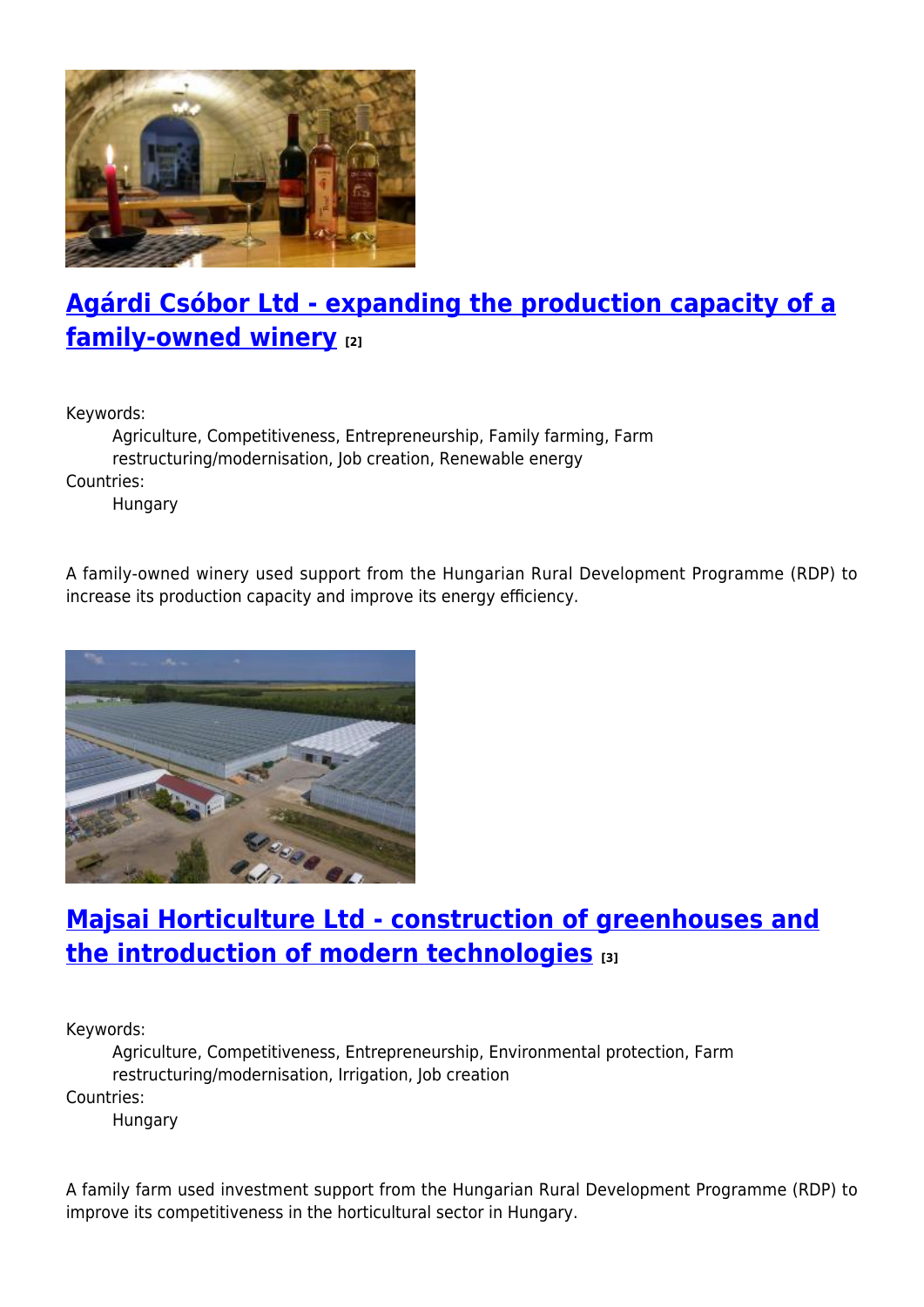

#### **[Establishment of a cheese workshop](https://enrd.ec.europa.eu/projects-practice/establishment-cheese-workshop_en) [4]**

Keywords:

Competitiveness, Entrepreneurship, Family farming, Farm restructuring/modernisation, Job creation, Women, Young farmers

Countries:

Hungary

Support for setting up young farmers and adding value to agricultural products in processing enabled a young entrepreneur to set up her own family business on producing artisanal dairy products.



#### **[RETA - Network of Farm Incubators](https://enrd.ec.europa.eu/projects-practice/reta-network-farm-incubators_en) [5]**

Keywords: Agriculture, Cooperation, Innovation, Young farmers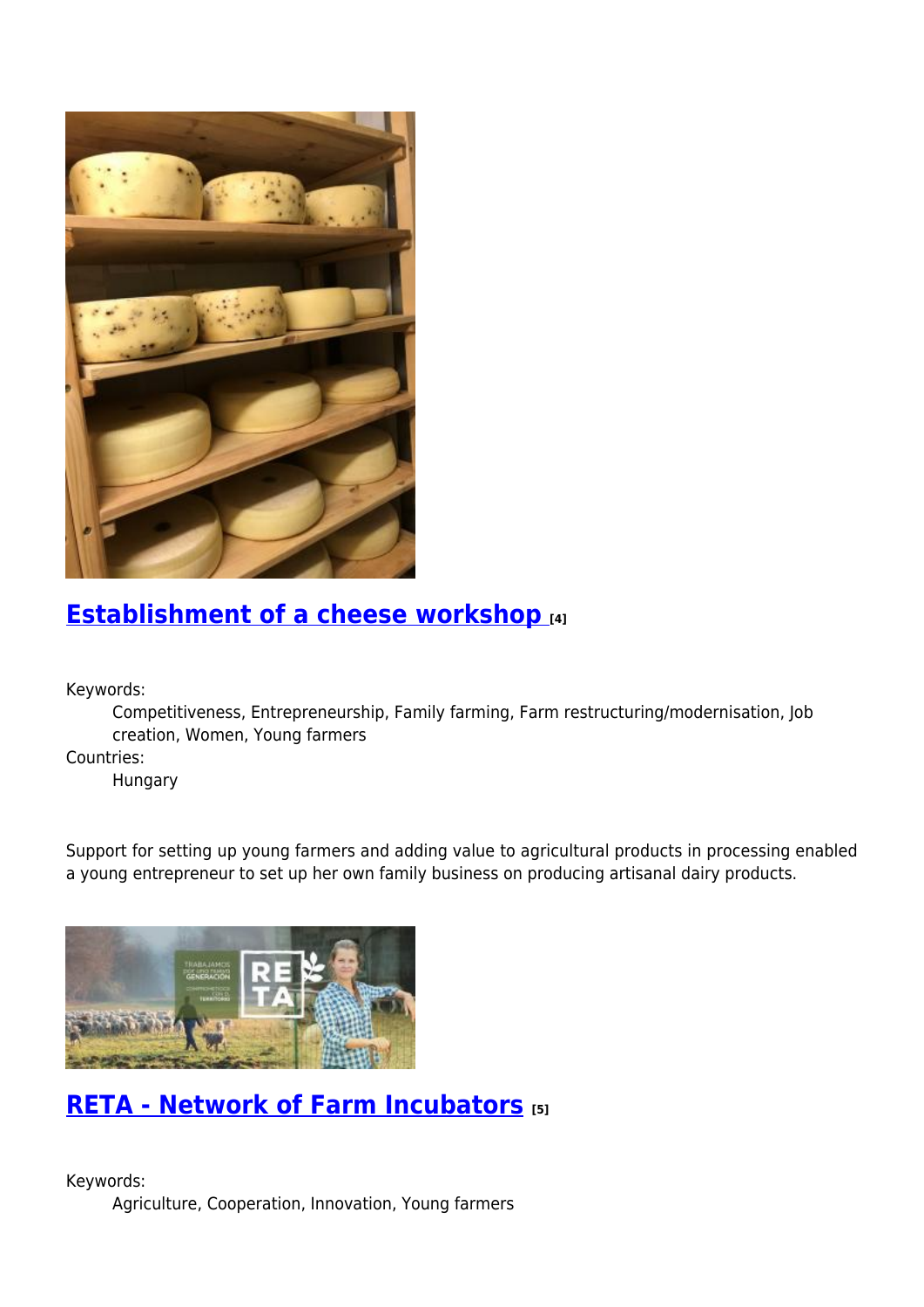Countries:

Spain

A European Innovation Partnership (EIP) operational group established a network of farm incubators in Spain to support young farmers who do not have previous family connections or a background in farming.



# **['Lejascini' – Construction of a primary processing facility for](https://enrd.ec.europa.eu/projects-practice/lejascini-construction-primary-processing-facility-grain-seeds_en) [grain seeds](https://enrd.ec.europa.eu/projects-practice/lejascini-construction-primary-processing-facility-grain-seeds_en)** [6]

Keywords:

Agriculture, Entrepreneurship, Farm restructuring/modernisation, Product quality, Young farmers

Countries:

Latvia

A young farmer used RDP investment support for the construction of a facility for primary processing of grain seeds.



# **[Kriksi farm – investing in agricultural machinery for](https://enrd.ec.europa.eu/projects-practice/kriksi-farm-investing-agricultural-machinery-harvesting-animal-feed_en) [harvesting animal feed](https://enrd.ec.europa.eu/projects-practice/kriksi-farm-investing-agricultural-machinery-harvesting-animal-feed_en) [7]**

Keywords:

Agriculture, Energy efficiency, Farm restructuring/modernisation, Product quality Countries:

Latvia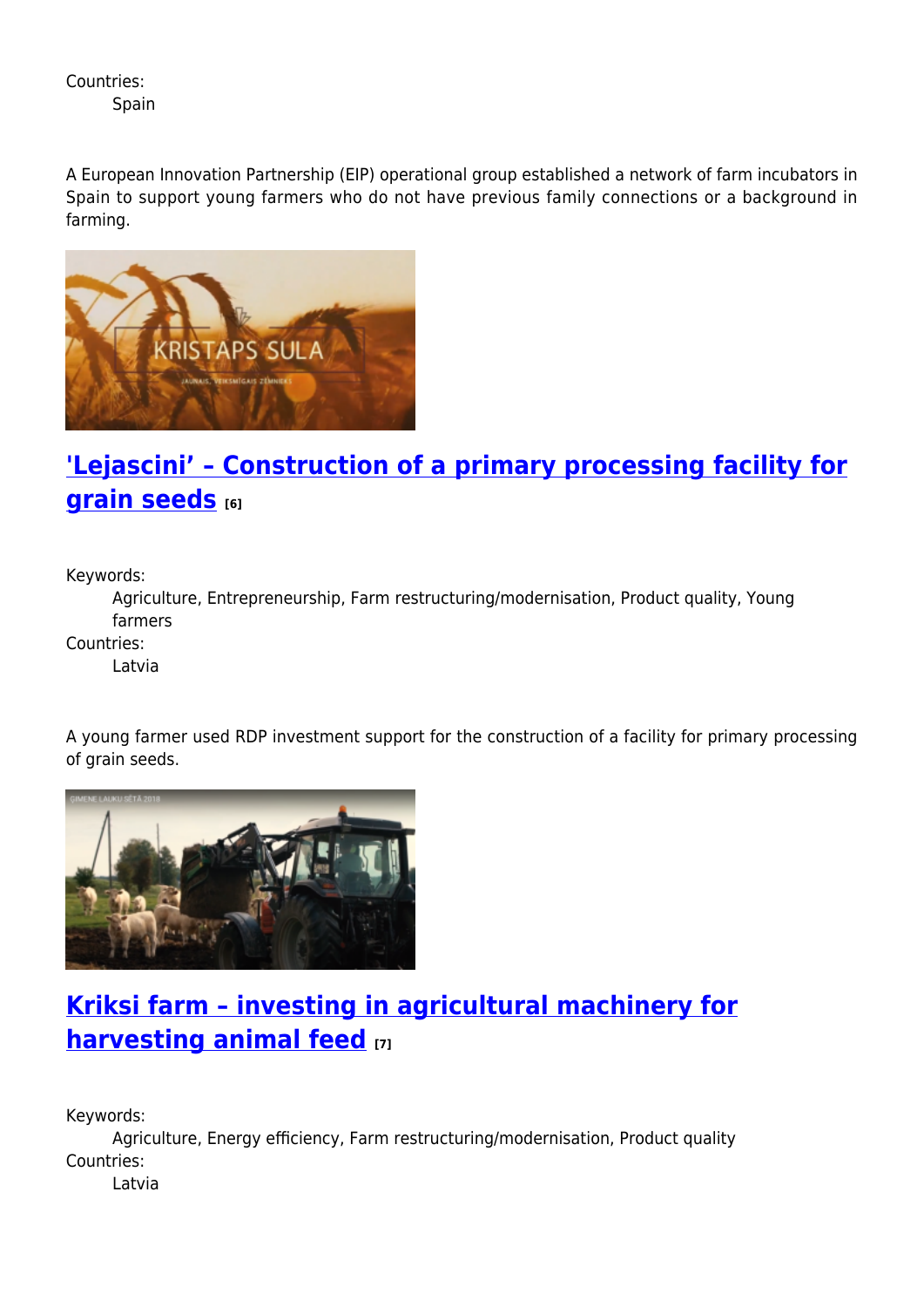An organic cattle breeding family farm used RDP investment support to acquire machinery for the efficient harvest of high-quality animal feed.



### **[Environmentally friendly development of a family farm](https://enrd.ec.europa.eu/projects-practice/environmentally-friendly-development-family-farm_en) [8]**

Keywords:

Agriculture, Animal husbandry, Competitiveness, Entrepreneurship, Environmental protection, Family farming, Organic farming, Product quality

Countries:

Hungary

A family farm used support from multiple Rural Development Programme (RDP) measures to ensure the farm's viability and diversify towards a quality focused and profit-oriented business.

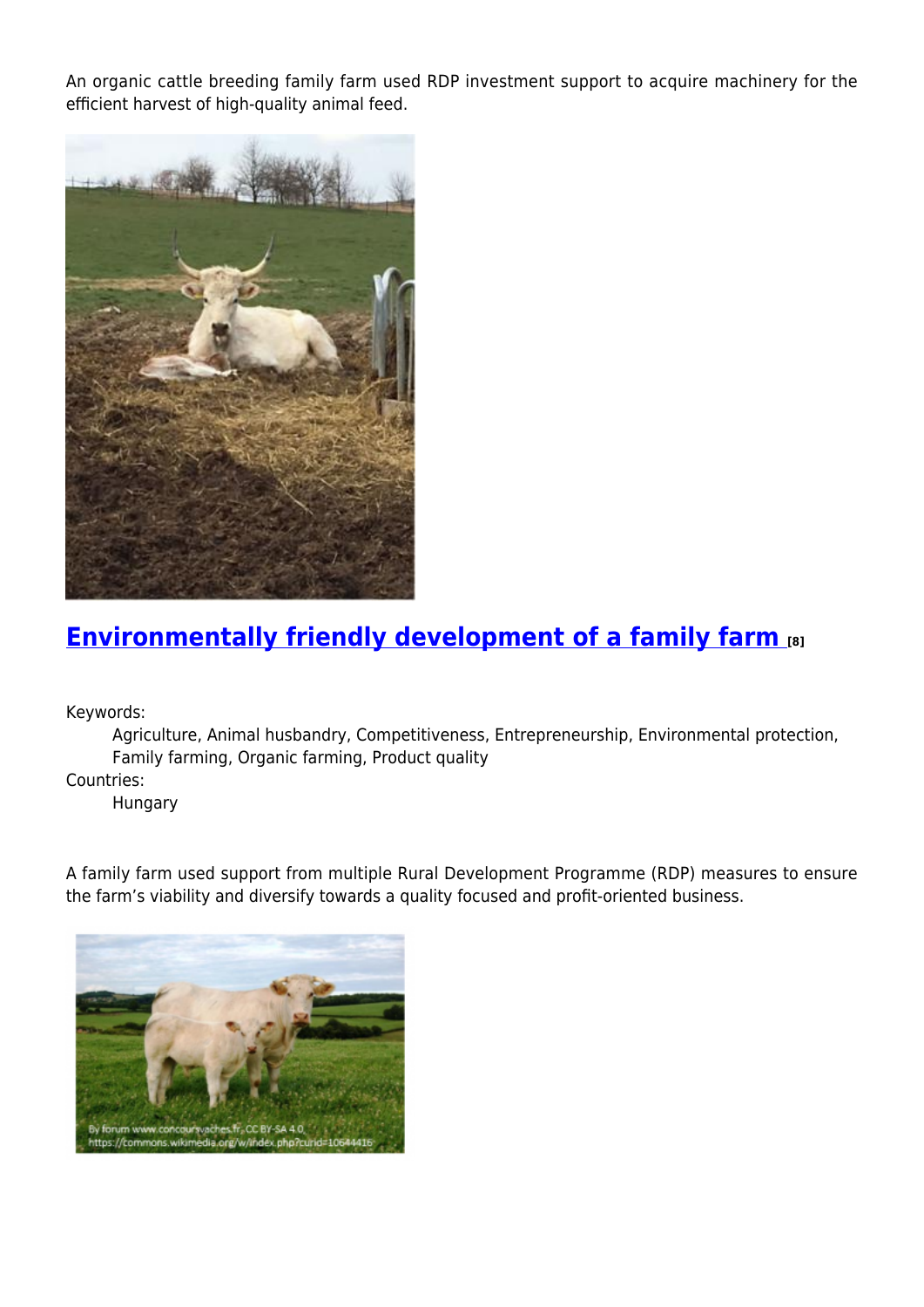# **[Latvian organic cattle farm invests in eco-friendly](https://enrd.ec.europa.eu/projects-practice/latvian-organic-cattle-farm-invests-eco-friendly-machinery_en) [machinery](https://enrd.ec.europa.eu/projects-practice/latvian-organic-cattle-farm-invests-eco-friendly-machinery_en) [9]**

Keywords: Animal husbandry, Competitiveness, Environmental protection, Farm restructuring/modernisation Countries: Latvia

A family farm specialising in high quality beef cattle breeding used Rural Development Programme support to acquire new, cost-saving and more environmentally-friendly machinery.



### **[Setting up a modern seed processing complex](https://enrd.ec.europa.eu/projects-practice/setting-modern-seed-processing-complex_en) [10]**

Keywords:

Added value, Agriculture, Competitiveness, Farm restructuring/modernisation, Job creation, Producer groups, Product quality

Countries:

Latvia

A dynamic agricultural cooperative used Rural Development Programme support for the setting up of a modern seed processing facility in order to enhance its competitiveness.

#### **Pages**